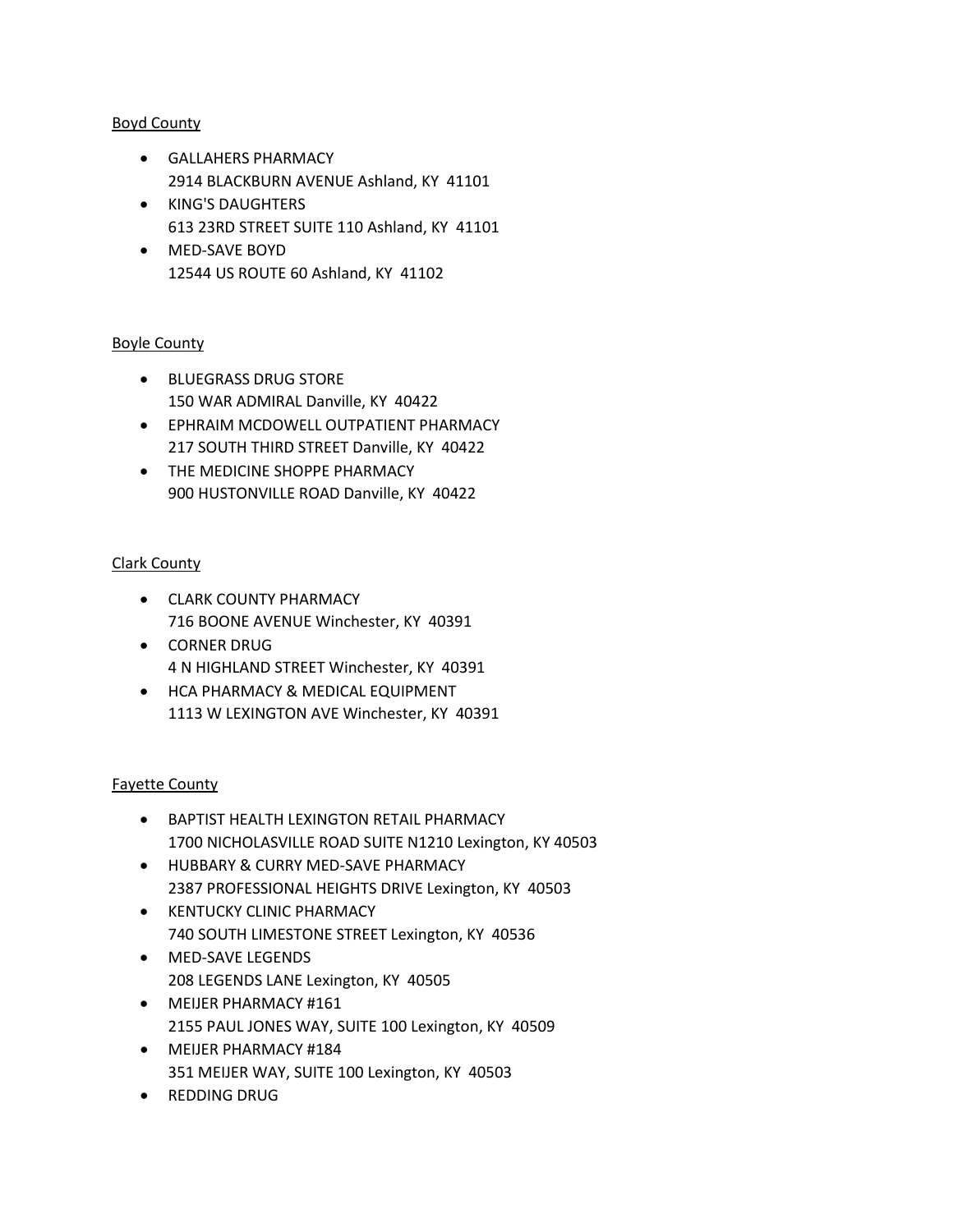431 REDDING ROAD, Lexington, KY 40517

- UNIVERSITY OF KENTUCKY 830 SOUTH LIMESTONE STREET Lexington, KY 40536
- THE PHARMACY SHOP 450 A SOUTHLAND DRIVE, Lexington, KY 40503
- UNIVERSITY OF KENTUCKY GOOD SAMARITAN RETAIL 310 SOUTH LIMESTONE Lexington, KY 40508
- UNIVERSITY OF KENTUCKY CHANDLER RETAIL PHARMACY 1000 SOUTH LIMESTONE STREET Lexington, KY 40536
- UNIVERSITY OF KENTUCKY PHARMACY SERVICES TURFLAND 2195 HARRODSBURG ROAD Lexington, KY 40504
- WHEELER PHARMACY 336 ROMANY ROAD Lexington, KY 40502

# Floyd County

- BETSY LAYNE PHARMACY 11155 US HWY 23S Betsy Layne, KY 41605
- HOWARD FAMILY PHARMACY 327 KY ROUTE 550 Eastern, KY 41622
- HOWARD FAMILY PHARMACY 2 6363 KY ROUTE 1428 Allen, KY 41601
- MCDOWELL PROFESSIONAL PHARMACY 9549 KY RT 122 McDowell, KY 41647
- MED-SAVE PHARMACY 45 STEPHENS BRANCH RD Martin, KY 41649
- PARKVIEW PHARMACY 8274 KY ROUTE 122 Minnie, KY 41651
- TOTAL PHARMACY CARE 3 4845 KY ROUTE 321 Prestonsburg, KY 41653
- TOTAL PHARMACY CARE 4 263 KENTUCKY ROUTE 122 Martin, KY 41649

# Franklin County

• CAPITAL PHARMACY 662 E MAIN STREET Frankfort, KY 40601

### Kenton County